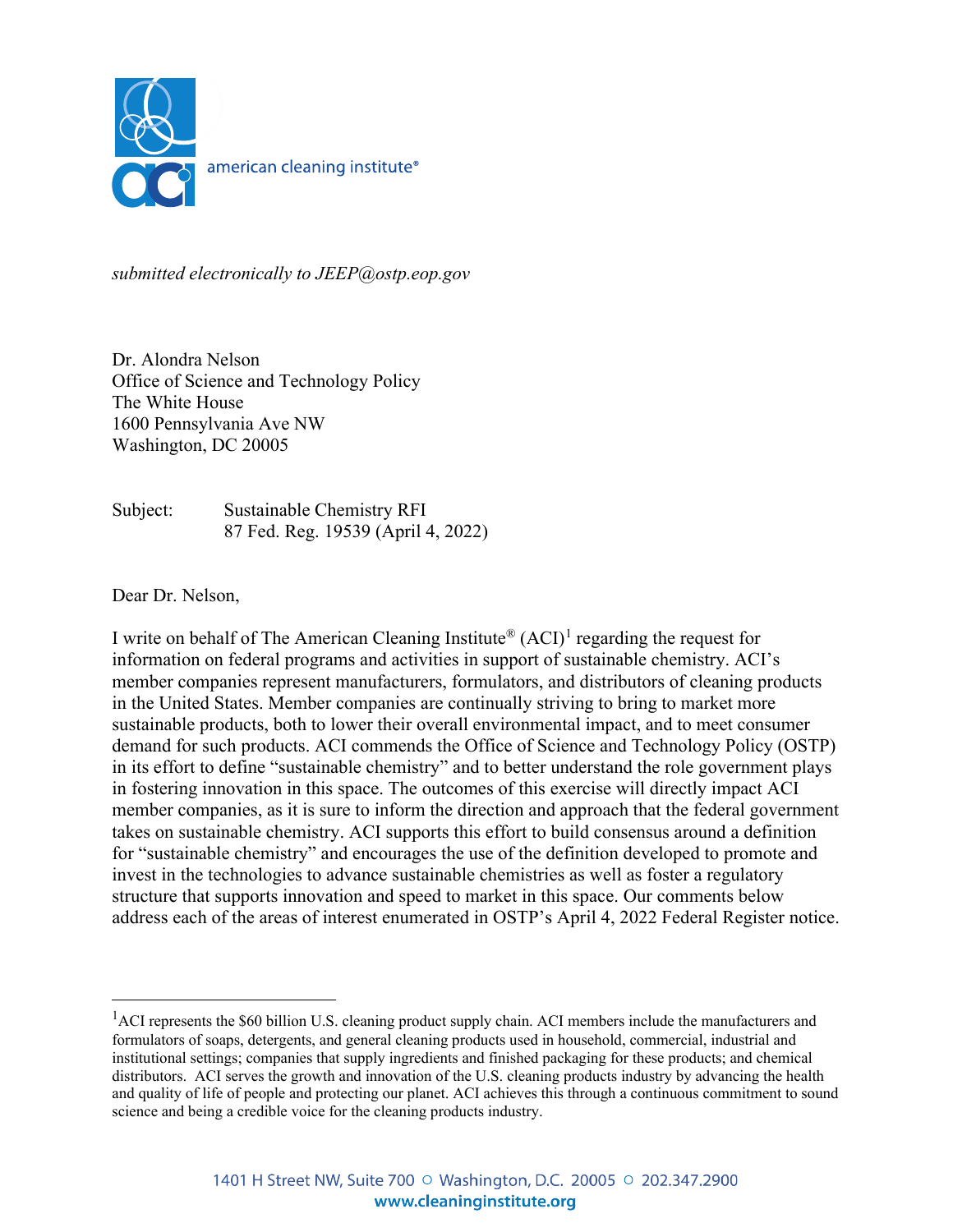## **Definition of Sustainable Chemistry:**

To avoid disparate definitions of sustainable chemistry, ACI suggests that if OSTP does choose to recognize a specific definition, that it aligns with other existing definitions such as that of the Organization for Economic Cooperation and Development (OECD). The current OECD definition reads as follows:

Sustainable chemistry is a scientific concept that seeks to improve the efficiency with which natural resources are used to meet human needs for chemical products and services. Sustainable Chemistry encompasses the design, manufacture and use of efficient, effective, safe and more environmentally benign chemical products and processes.

Sustainable chemistry is also a process that stimulates innovation across all sectors to design and discover new chemicals, production processes, and product stewardship practices that will provide increased performance and increased value while meeting the goals of protecting and enhancing human health and the environment.<sup>[2](#page-1-0)</sup>

As OSTP develops a definition, it should consider that an appropriate balance needs to be struck; it must be broad enough to encompass the variety of factors, inputs, technologies, and strategies that can make a chemistry "sustainable," while being strict enough as to avoid any potential discrepancy on whether a particular chemistry can be categorized as such.

A sustainable chemistry definition should consider a life cycle approach, understanding the chemistry source and whether it is renewable or not, the impact of development and use, and the end of life, or reuse/recyclability of a chemistry. Understanding the life cycle of a chemistry can provide greater information on where the benefits of a chemistry may lie. Certain aspects of sustainability, such as being renewable, could be outweighed by non-sustainable issues in the lifecycle, such as a lack of degradability or comparatively high energy requirements in chemical synthesis or product use. Alternatively, it could be argued that a non-renewable chemistry with low climate impact that is readily reused or recycled could be considered sustainable. Understanding where the overall benefits lie will help determine whether there are sustainable chemistry alternatives when compared to more traditional chemistries.

# **Technologies that would benefit from federal attention to move society toward sustainable chemistry:**

Emerging technologies often need federal attention to become viable in the market, especially on the scale necessary to impact sustainability challenges like the climate crisis. Some of the areas that would specifically benefit from federal attention include electrification of chemical processes that are traditionally powered by fossil fuels. Electrifying these processes allows them to be potentially powered by renewable sources, ultimately significantly reducing the greenhouse gas footprint of the downstream products.

<span id="page-1-0"></span><sup>2</sup> https://www.oecd.org/chemicalsafety/risk-

management/sustainablechemistry.htm#:~:text=A%20Definition%20of%20Sustainable%20Chemistry,for%20chemi cal%20products%20and%20services.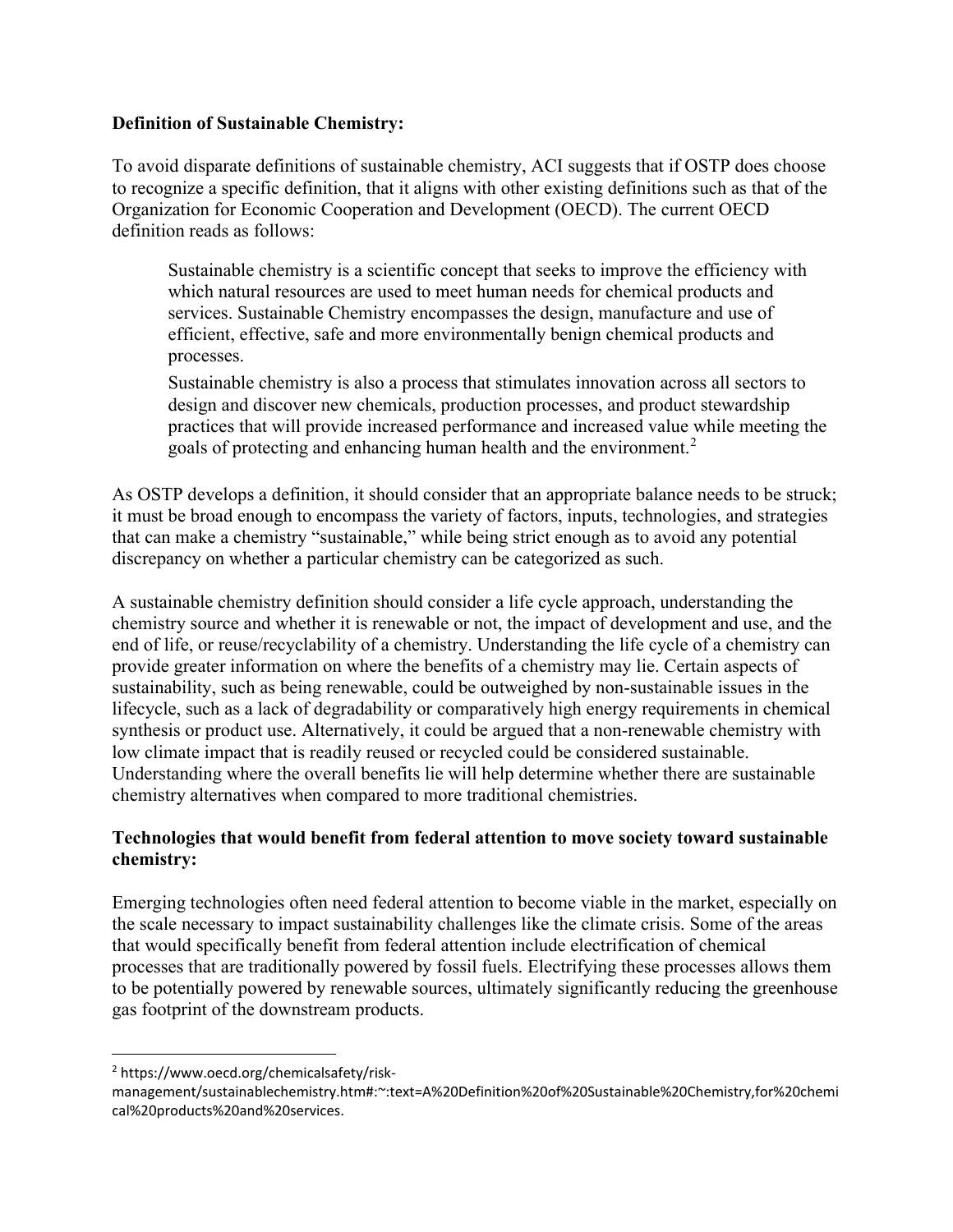Advanced recycling (also called chemical recycling) is another area that has great potential in helping to reduce plastic waste, create demand for such waste, and increase the supply of postconsumer recycled materials that can be used as feedstocks for chemical products used in specific industries. Advanced recycling is an essential piece of the circular economy and can take post-consumer waste and create material that can be used in place of virgin fossil materials in the chemical industry. Facilitating the growth of technologies that enable a circular economy is an essential piece of enhancing the adoption of sustainable chemistries throughout the supply chain.

There is an overall trend in the chemical industry to move to biobased chemistries that can provide significant sustainability benefits, the primary one being that they can be derived from renewable resources. Biobased chemistries tend to offer better greenhouse gas profiles than their petrochemical counterparts and are typically biodegradable. Attention in this area is essential for its growth. Additionally, better understanding of non-food sources for biobased chemistries is an area that will also be of great importance in the coming years, to help ensure that the needs of the chemical industry do not compete with the food supply chain.

## **Fundamental research areas:**

In addition to federal attention, the above technology areas also require additional research to improve upon or expand their capabilities. Research areas in sustainable chemistries are ever evolving and a federal initiative should have the ability to identify emerging research areas and the ability to support them. This could include machine learning and artificial intelligence (AI) which could accelerate materials discovery as well as identify inherent properties such as hazard potential. Research should focus on the identification of alternative chemistries that provide sustainability benefits and can be substituted for other traditional chemistries. Advancing novel innovation in key areas will support the development of sustainable products.

#### **Potential outcome and output metrics based on the definition of sustainable chemistry:**

Metrics are an essential part of categorizing any potentially "sustainable" product or chemistry. Understanding where sustainability benefits are derived throughout a product life cycle begins with quantifying the various impacts a chemistry may have. Possible metrics for sustainable chemistries can be, but should not necessarily be limited to, greenhouse gas emissions; renewable resources; toxicity profile; biodegradability; ability to be reused/recycled; and other life cycle considerations. Such metrics should be measurable and repeatable and could comply with either an existing sustainability standard or possibly a federal standard that has yet to be developed.

#### **Financial and economic considerations for advancing sustainable chemistry:**

Transitioning today's chemical industry to an industry with a greater focus on sustainability will take time. Nevertheless, consumer demand for more sustainable products is beginning to push the market in this direction. Companies dedicated to reducing their carbon footprints are seeking to develop sustainable chemistries to ratchet down the emissions in their value chain. However, driving the development of sustainable chemistries requires both investment and demand for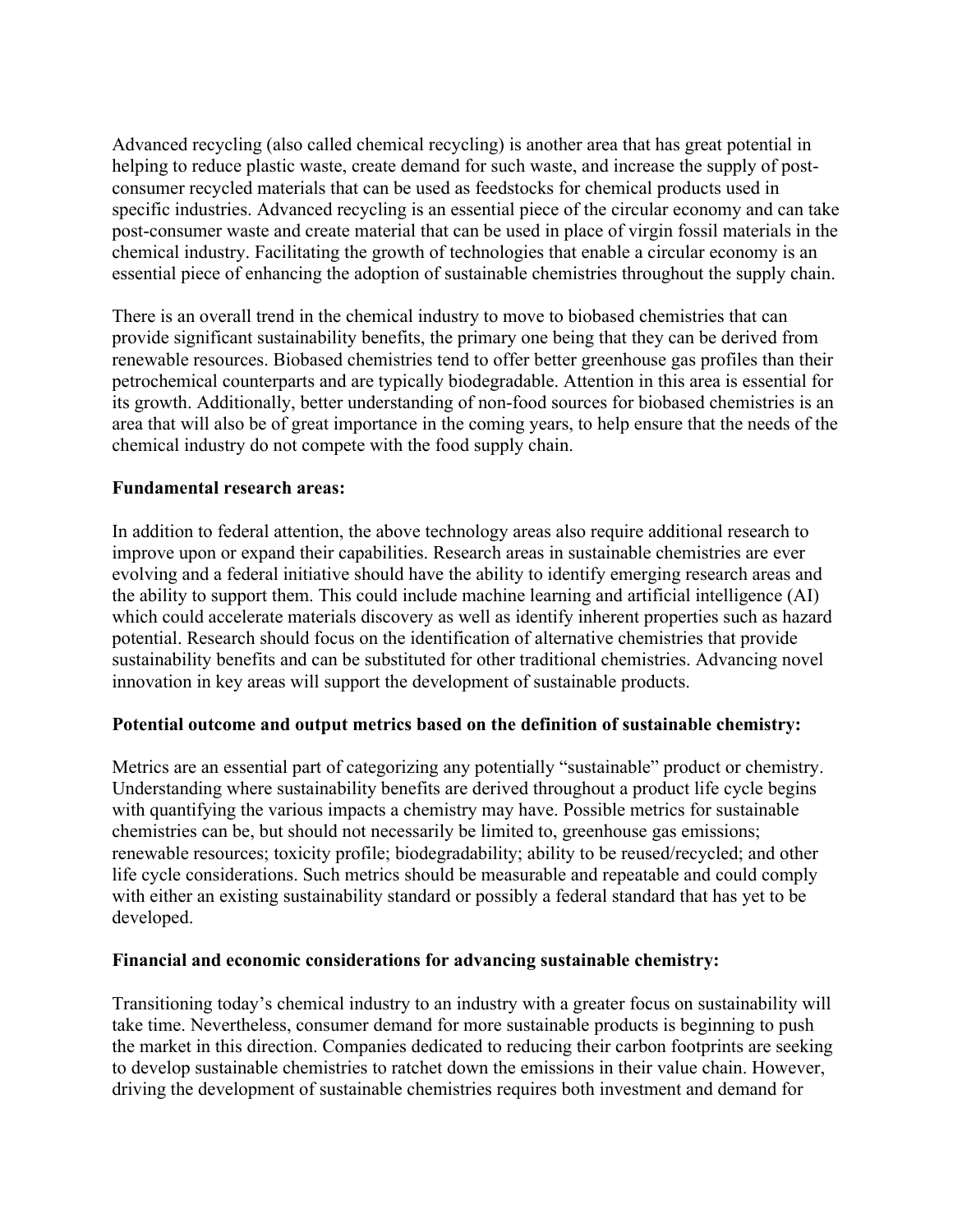such products. Considerations should not only be made in terms of economic investment and subsidies for these types of products, but also in procurement. The Federal Government has a great role to play with its procurement policies, and it is clear that developing a definition for "sustainable chemistry" lends itself to incorporation into such policies. As demand increases for products made using sustainable chemistry, such products displace other traditionally developed products in the market resulting in greater environmental benefits.

### **Policy considerations for advancing sustainable chemistry:**

With the growth and emphasis on sustainable chemistries, we can expect many more new chemicals to be developed, and such substances will require EPA approval under pertinent regulatory requirements. Currently, one of the greatest roadblocks to innovation in sustainable chemistry is the Toxic Substances Control Act (TSCA) Premanufacture Notification (PMN) process at the Environmental Protection Agency (EPA). Congress expects the new chemical review and authorization process to generally require only a 90-day timeline. Nevertheless, PMN submitters continue to experience great delays far exceeding this length of time and with no certainty in the review timelines or regulatory outcomes. The result is that more sustainable chemistries are being prevented from entering the market in a timely manner. This "slow down" effectively stifles innovation and prevents sustainable alternatives from entering the U.S. market where they could make a great difference in the overall sustainability profile of the chemical industry. The U.S. is missing out on many of these products as a result, and companies are prioritizing other markets, including the European Union (EU), where it is possible to get these chemistries to market in a predictable timeline. To be competitive and to enhance the sustainability of the U.S. chemical supply chain, the EPA must have its activities in the Office of Chemical Safety and Pollution Prevention (OCSPP) fully funded and have processes in place that allow for regulatory certainty in the PMN new chemical review process. Considerations should be given to seeking ways to fast track the authorization of new chemistries and products that meet the definition of sustainable.<sup>[3](#page-3-0)</sup> Doing so would provide a tool to both incentivize the development of such products and speed their entry to the market.

# **Investment considerations when prioritizing federal initiatives for study:**

As described in the above sections, investment in sustainable chemistry must be made to advance the development of new technologies and move them to market. By developing metrics to identify sustainable chemistries, OSTP should also consider that the sustainability of a product may require use of a comparative spectrum. Utilizing a definition and metrics program, prioritization should be given to chemistries that show the greatest sustainability benefits, as well as the greatest possible impact to the supply chain. This might require encouraging product substitutions based on comparable improvements that might be achieved over existing chemistries using a comparative scale.

ACI would like to thank OSTP for their time and consideration. It is important for OSTP to work with federal agencies, and in particular the new chemicals and new uses authorization programs at EPA, to formulate a definition and framework for advancing the development of sustainable

<span id="page-3-0"></span><sup>&</sup>lt;sup>3</sup> Similar consideration should be given to providing such incentives in the OCSPP office responsible for authorization of new pesticide and antimicrobial technologies.